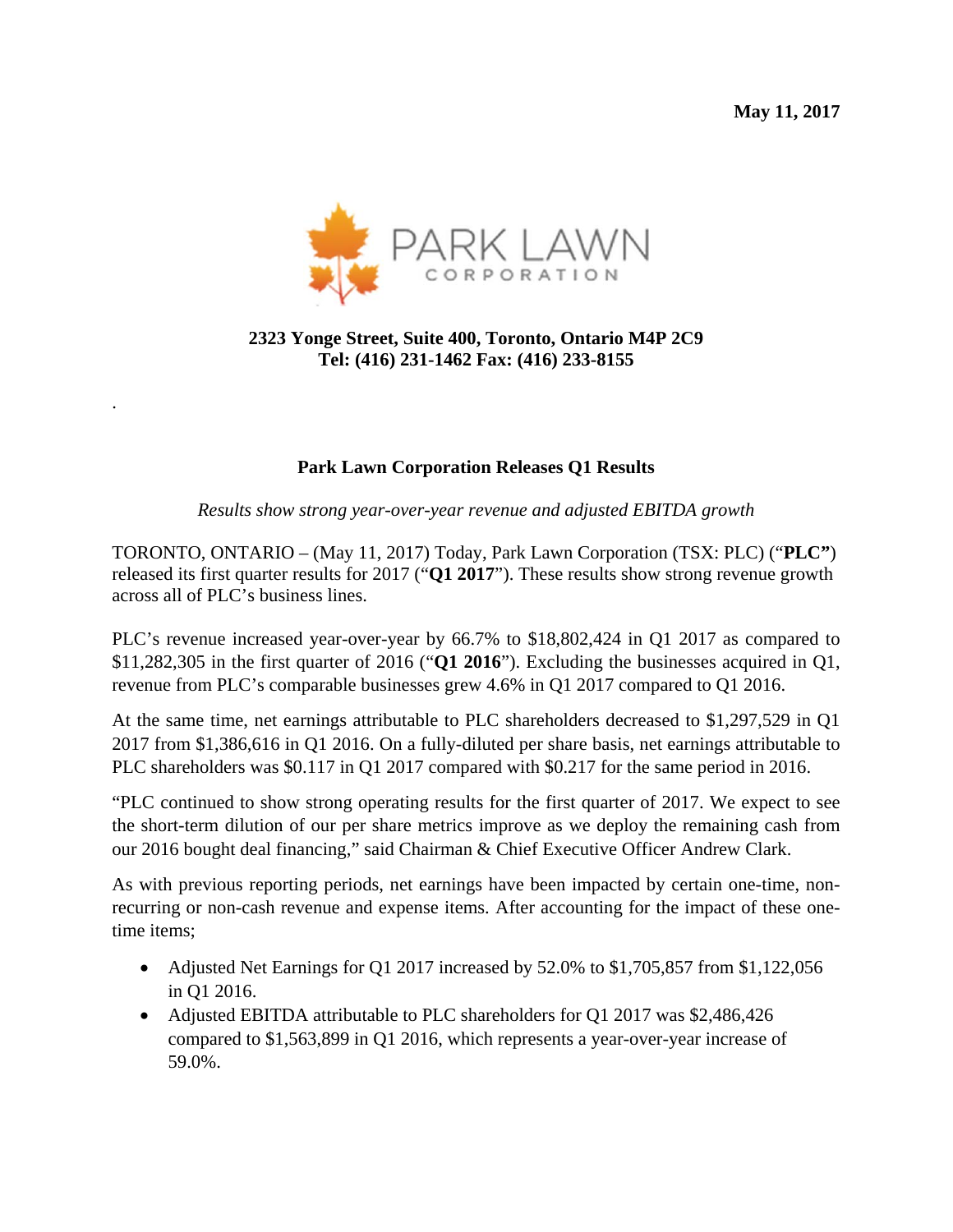Following the November 2016 financing, the number of outstanding shares increased by 35%, which management believes will continue to create a short term dilutive effect until all capital has been fully invested. As such;

- Adjusted Net Earnings per fully-diluted share was \$0.153 in Q1 2017 compared to \$0.176 in Q1 2016.
- Q1 Adjusted EBITDA per fully-diluted share for Q1 2017 was \$0.224 compared to \$0.245 in Q1 2016.

Q1 2017 also saw continued acquisitions, including:

- **Reynolds Funeral Home** and **Turner Family Funeral Home Inc**. in Bracebridge and Gravenhurst, ON
- **Jennett Funeral & Cremation Centre Ltd.** and **Innisfil Funeral Home Limited** in Barrie and Innisfil, ON
- **Providence Funeral Homes & Crematorium** and **Credible Cremations Services** in Penticton and Summerland, BC.

In addition, PLC acquired **TCS Funeral Services,** a business-to-business service provider in the funeral industry which operates across Ontario, on May 4, 2017.

# **About PLC**

PLC provides goods and services associated with the disposition and memorialization of human remains. Products and services are sold on a pre-planned basis (pre-need) or at the time of a death (at-need). PLC and its subsidiaries own and operate 65 businesses including cemeteries, crematoria, funeral homes, chapels, planning offices and a transfer service. PLC operates in Ontario, Quebec, Manitoba, Saskatchewan, British Columbia & Michigan.

### **Non**‐**IFRS Measures**

Adjusted Net Earnings, Adjusted Net Earnings per fully-diluted share, Adjusted EBITDA attributable to PLC shareholders and Adjusted EBITDA per fully-diluted share are not measures recognized under IFRS and do not have standardized meanings prescribed by IFRS. Such measures are presented in this news release because management of PLC believes that such measures are relevant in evaluating PLC's operating performance. Such measures, as computed by PLC, may differ from similar computations as reported by other similar organizations and, accordingly, may not be comparable to similar measures reported by such other organizations. Please see the Company's most recent management's discussion and analysis for how the Company reconciles such measures to the nearest IFRS measure.

### **Cautionary Statement Regarding Forward-Looking Information**

This news release may contain forward-looking statements (within the meaning of applicable securities laws) relating to the business of PLC and the environment in which it operates. Forward-looking statements are identified by words such as "believe", "anticipate", "project", "expect", "intend", "plan", "will", "may", "estimate", "pro-forma" and other similar expressions.